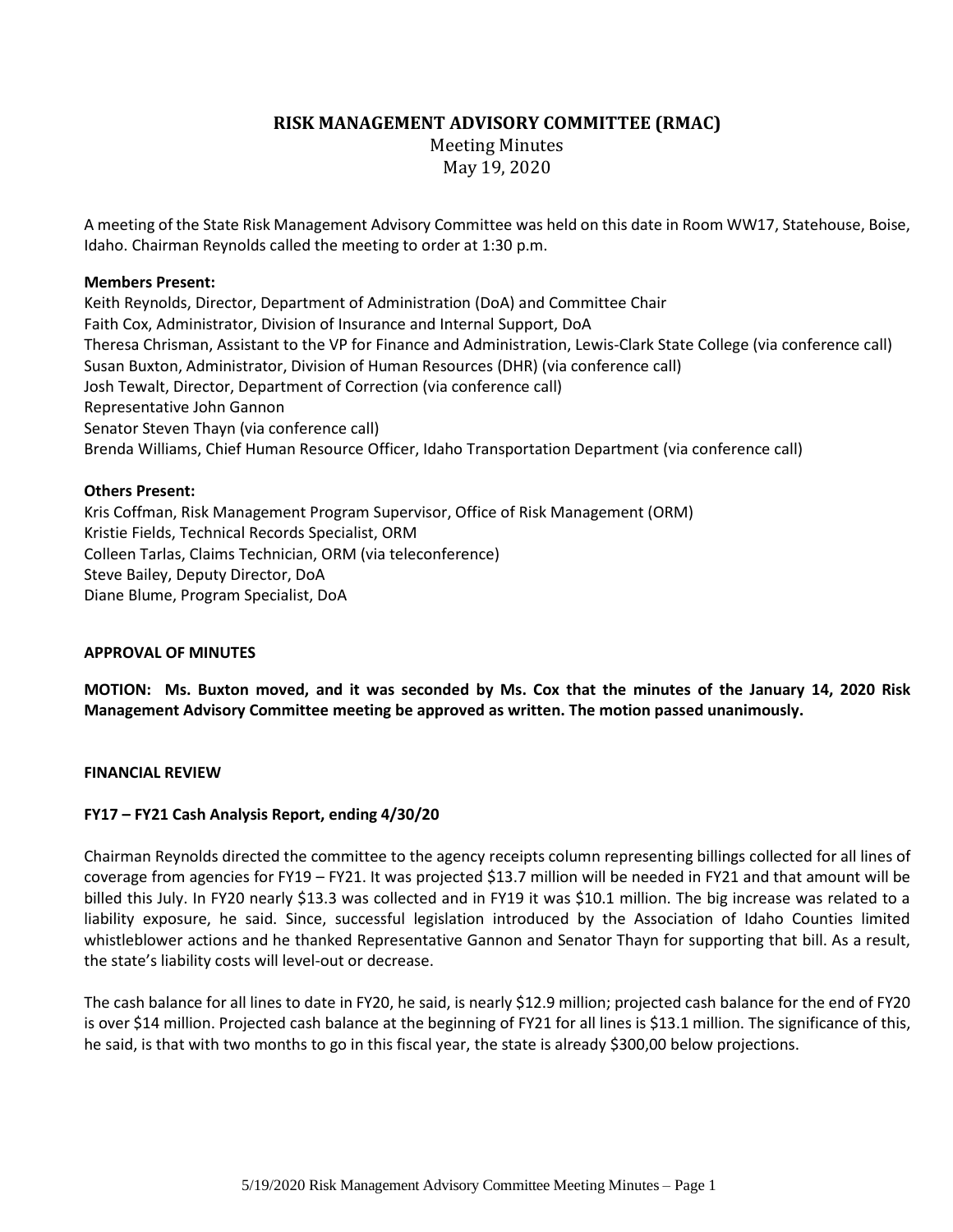### **FY20 Budget to Actual By Line of Coverage, ending 4/30/20**

To date, he explained, the state is a little over \$1.3 million short of FY20 projections for all lines of coverage. \$115,168 of that amount is yet to be billed, but the remainder is a result of claims expense. The liability column alone shows nearly \$1.5 million in the negative compared to what was projected. Other lines are either positive or slightly negative. Employee Bonds and Crime coverage is a line that has not experienced any claims for quite a while; however, there has lately been fraud committed against the State Controller's Office which explains most of its negative variance of \$64,278.

### **UPDATE FROM STATEWIDE RISK MANAGER**

### **July Renewals**

Ms. Cox explained most lines of coverage will renew in July, and she distributed a spreadsheet illustrating initial indications of renewal changes. In 2017, the **Property** line of coverage was \$1.8 million, and prior to that it was \$2.5 million. This reduction was a result of successful negotiation of rates, she said. Since, the country has experienced catastrophes such as hurricanes, and the market hardened to a point where some states cannot obtain property coverage, or the coverage is too expensive to purchase. Idaho continues to have coverage with Travelers. Over time the state has acquired additional property for a total of almost \$10 billion in assets. Coverage for next year was quoted at \$2.4 million with a \$1 million deductible—currently the deductible is \$350,000. If the state were to maintain a \$350,000 deductible the renewal rate would increase to \$3.1 million, even with Idaho's favorable loss experience.

When the committee met last, the goal was to look at different options for property coverage. The state broker did contact several companies and none of them would provide a quote because of Idaho'ssizable risk. One company, Excel, indicated it could possibly insure at a lower rate, but it would have to share coverage with another carrier to take over half the policy, which can be difficult. Over the last ten years, she said, the state has experienced only four losses that exceeded the \$350,000 deductible, all at higher educational institutions. Because Idaho has good experienced in the property line it makes sense to take the higher deductible and lower renewal rate.

The next line of coverage, **Energy Systems,** shows a 4.5% increase based on increased values throughout the state. **Terrorism** coverage has remained flat. The renewal for **Reinsurance** was very respectable, she said, with a 14% increase so the renewal will go from \$480,000 to 548,000. Reinsurance is critical should the state have a judgement in federal court above the tort cap of \$500,000, for example. The state could tap into reinsurance for up to \$10 million. **Crime** coverage has maintained stable over the past couple of years, in fact premiums had been waived for agencies. The renewal quote only went from \$59,544 to \$64,117 this year; however, the current deductible of \$175,000 per loss and will be increased to \$250,000. Additionally, the limit for false pretense coverage is reduced from \$250,000 per incident to \$50,000 because of two large losses with the State Controller's Office. Out-of-state **Workers Compensation** has been positive, she said, and is quoted about \$100,000 less. **Cyber Liability** coverage came in with a \$32,000 increase.

## **Liability Coverage Changes**

The last time the committee met, she continued, it discussed potential changes to what would be covered under selffunded liability coverage. There has always been an exclusion for wages and benefits when it came to employmentrelated claims. This makes it difficult for an agency to determine what it needs to budget when there is an employmentrelated lawsuit, and it's difficult for Risk to negotiate when there are no budgeted funds. Risk covers the defense and for any sort of judgement or settlement amount, other than wages and benefits. Consequently, the state's actuary was asked to analyze the last twenty years and what agencies actually paid out in wages and benefits and what the impact would be to include them in the state's liability coverage. It was determined if wages and benefits were added, it would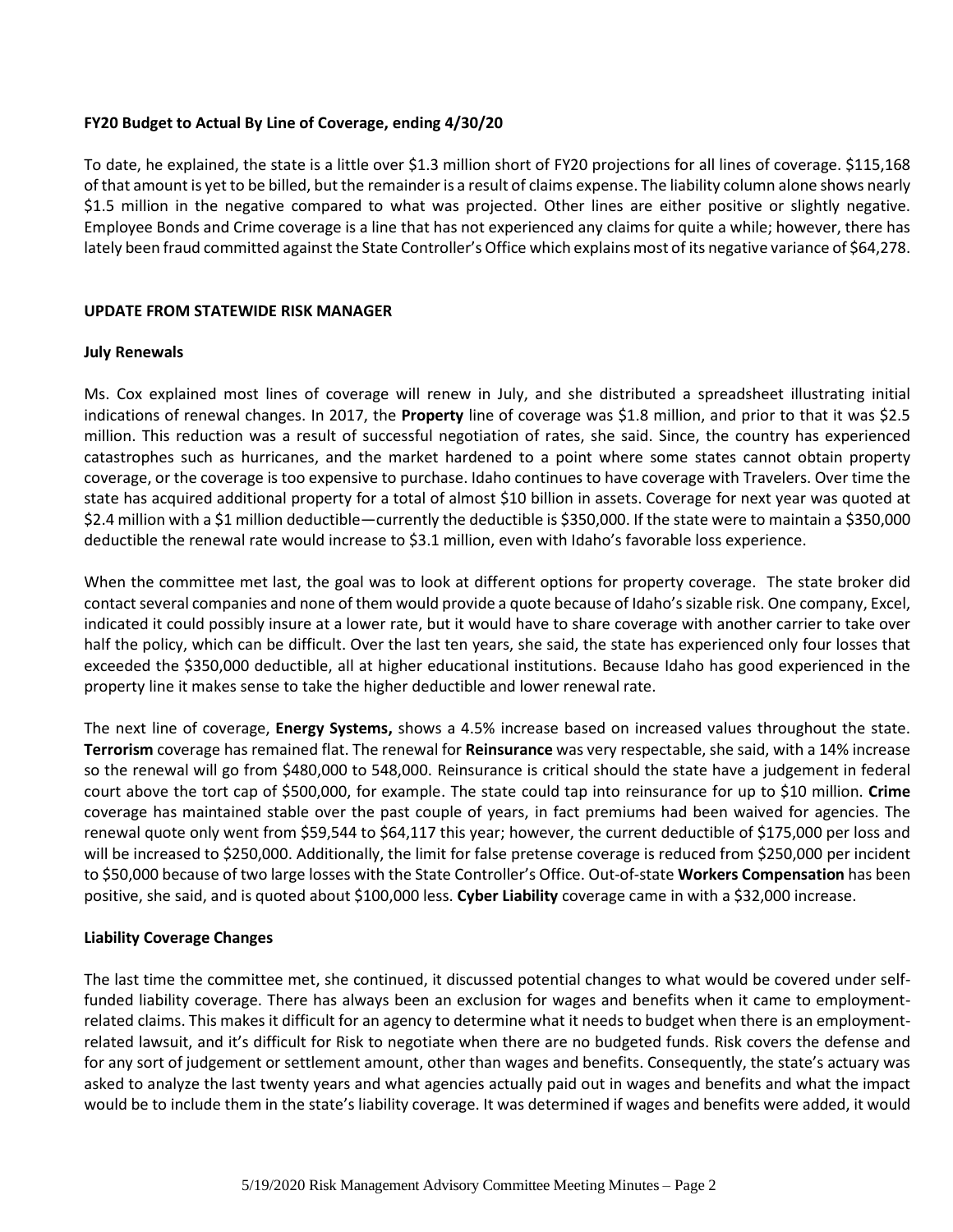affect liability projections by \$20,000 per year. That amount would be dispersed among all agencies, and they would be aware that they are responsible for a \$25,000 deductible. The intent is to first implement this new coverage and then refine details regarding agency communication and notification to Risk Management and the Division of Human Resources before an employment-related decision is made. Eventually an incentive will be incorporated to encourage agency collaboration.

# **MOTION: Representative Gannon moved, and it was seconded by Ms. Buxton that the committee include wages and benefits in liability coverage with a \$25,000 deductible per claim. The motion passed unanimously.**

# **Cyber Liability Self-Funded Option**

Earlier in the meeting Ms. Cox explained that rates for cyber liability insurance increased by \$32,000 to a total of \$580,045. Coverage is with Brit Insurance and there is a \$1 million deductible -- the agency is responsible for the first \$10,000. The policy limit is \$25 million. There have been several cyber losses, she said, but they were very minimal, and most were through third-party vendors who had to pick-up the cost. Consequently, over time the department has been able to build reserves. General liability is already self-insured by the state, and the department would like to propose self-funding cyber liability as well. There is protection by the tort cap limit of up to \$500,000 in Idaho. Much of the cost in the case of a breach is for notification and credit monitoring.

To self-fund cyber liability, she asked the state's actuary to project the amount to be collected. Due to reserves already in place, it was advised the state would have to set aside \$88,227 this year. In contrast, if the state were to purchase cyber insurance this year it would cost \$580,045. This half-million dollars in savings will help offset the increases in the property line, she said. Exposure would be on the state of Idaho, but Chairman Reynolds noted there have been no claims this year for cyber incidents and in FY19 there was only \$1,900 expended toward claims. There is some risk in doing this centralized coverage, but should there be an event that would utilize the entire reserve, the department would then seek an appropriation for the remaining amount, he said.

Representative Gannon inquired whether other states have similar cyber experience and if there is a competition between insurance companies on rates. Ms. Cox noted that Idaho is the only state in the country that has been able to negotiate a policy inclusive of all state agencies including higher education. There was only one carrier interested and that was Lloyds. This line of business is going up because breaches are getting more substantial.

# **MOTION: Ms. Cox moved, and it was seconded by Director Tewalt that the State of Idaho self-fund for cyber liability effective July 1, 2020. The motion passed unanimously.**

## **New Risk Management Information System Update – General Liability Premium Calculation Changes**

Ms. Cox reported that the implementation of the system is progressing but the "Go-Live" date has been moved to Fall.

Tying into design of the new information system is a new proposed method for calculating general liability premiums, based on risk exposure. There was no past methodology for calculating the premium. It had been a continuous roll-up from year-to-year over the last 25 years. A new calculation is suggested that would be understandable and fair to all agencies. It will be tied to vehicle count, property values, loss history, and number of employees. Senator Thayn inquired how the change would affect agency budgets and Chairman Reynolds responded that some will see increases and some decreases in assessments. He noted that billing amounts for agencies are submitted to the Division of Financial Management and the Legislative Services Office one year in advance and entered into the budget. The amounts for FY21 are already set so the new methodology would become effective in FY22.